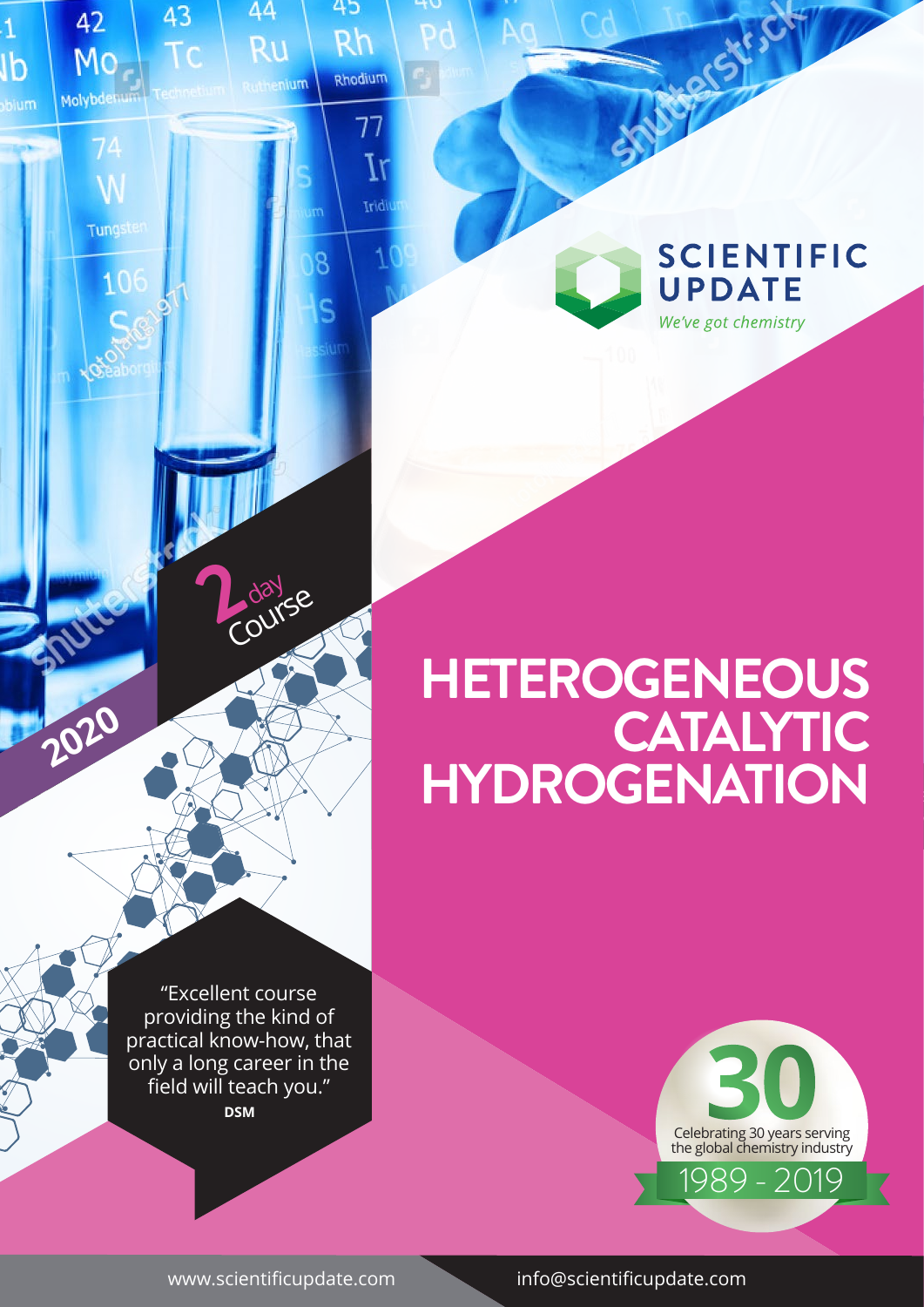### **HETEROGENEOUS CATALYTIC HYDROGENATION**

#### A 2 day course



## **INTRODUCTION**

Heterogeneous catalytic hydrogenation is of significant importance for the production of pharmaceuticals, nutraceuticals, flavours and fragrances, agrochemicals and fine chemicals. Indeed, an average of approximately 10% of all chemical steps in the production of such chemicals are catalytic hydrogenations. However, due to the multidisciplinary nature of heterogeneous catalytic hydrogenation, this technology is frequently improperly or inadequately used, which results in problems during scale up and negatively affects the economy of chemical processes and the quality of products.

Participants of this comprehensive course will be familiarized with all important aspects of heterogeneous catalytic hydrogenation. Attendees will learn how to successfully design, develop and realize economic, safe, foolproof and ecologic hydrogenation processes. The main focus will particularly be on a deeper understanding of the underlying disciplines such as catalysis on surfaces and transport processes. Guidelines on how to approach specific hydrogenation problems and concepts and tools for the design, development and scale up of catalytic hydrogenation processes will be presented, rather than summing up transformations of functional groups by catalytic hydrogenation, as this information can nowadays easily be searched and found in literature and patents.

#### **Case Studies and Problem sessions will also be included throughout the course.**

The organisers reserve the right to change the published programme of events and course content as circumstances dictate.

# **COURSE OUTLINE**

#### **In detail, the course covers the following topics:**

- > Surfaces and metal surfaces
- > Theory of catalysis on surfaces
- > Transport steps and chemical steps in heterogeneous catalysis
- > Kinetics (micro- and macrokinetics)
- > Influence of variables (overview)
- > Hydrogen sources (molecular hydrogen, hydrogen transfer agents, hydrogen solubilities)
- > Hydrogenation catalysts (catalyst types, catalyst preparation, catalyst properties, catalyst activation and deactivation)
- > Influence of solvents
- > Influence of acids, bases, additives, modifiers
- > Influence of substrates
- > Influence of reaction conditions (concentrations, temperature, agitation)
- > Chemical group transformations
- > Reaction engineering aspects: suspension and fixed bed reactors; batch, semibatch and continuous operation modes
- > Tools and guidelines for selection of chemical systems, determination of basic reaction data needed for the successful scale up from laboratory to plant
- > Hydrogenation in laboratory and plant, scale up issue
- > Economical aspects
- > Safety aspects
- > Analysis of surfaces and catalysts
- > Rules of thumb, pitfalls

### **IN-HOUSE** > Many tips, rules of thumb, pitfalls **COURSE**

For 8+ people contact us to discuss holding this event In-House **sciup@scientificupdate.com**

#### **The attendees will learn:**

- > Which equipment to use (exploratory screening, kinetic investigations etc.)
- > How to select the appropriate catalytic system (catalyst, solvent, acids, bases, modifiers)
- > How to properly determine the influence of pressure, temperature, mixing
- > What are the relevant experiments and how to interpret experiment results correctly
- > How to measure transport effects and how to determine the effect of transport limitations
- > What are the causes of catalyst deactivation and how to prevent deactivation
- > How to measure catalyst activity, selectivity and catalyst deactivation, changes of catalyst properties
- > How to determine the basic data (micro- and macro kinetics, thermodynamics, pathways) needed for a successful and direct scale up from laboratory to plant scale
- > How to integrate aspects of chemical reaction engineering
- > How to scale up successfully; scale up - scale down approach
- > When to run processes with suspended catalysts and when to use fixed bed reactors
- > Batch, semi-batch and continuous mode of operation
- > On the importance of back - and forward integration
- > Hydrogenation in the laboratory and plant
- > How to estimate catalyst costs
- > How to handle catalysts safely and how to carry out catalytic processes safely
- 

#### www.scientificupdate.com info@scientificupdate.com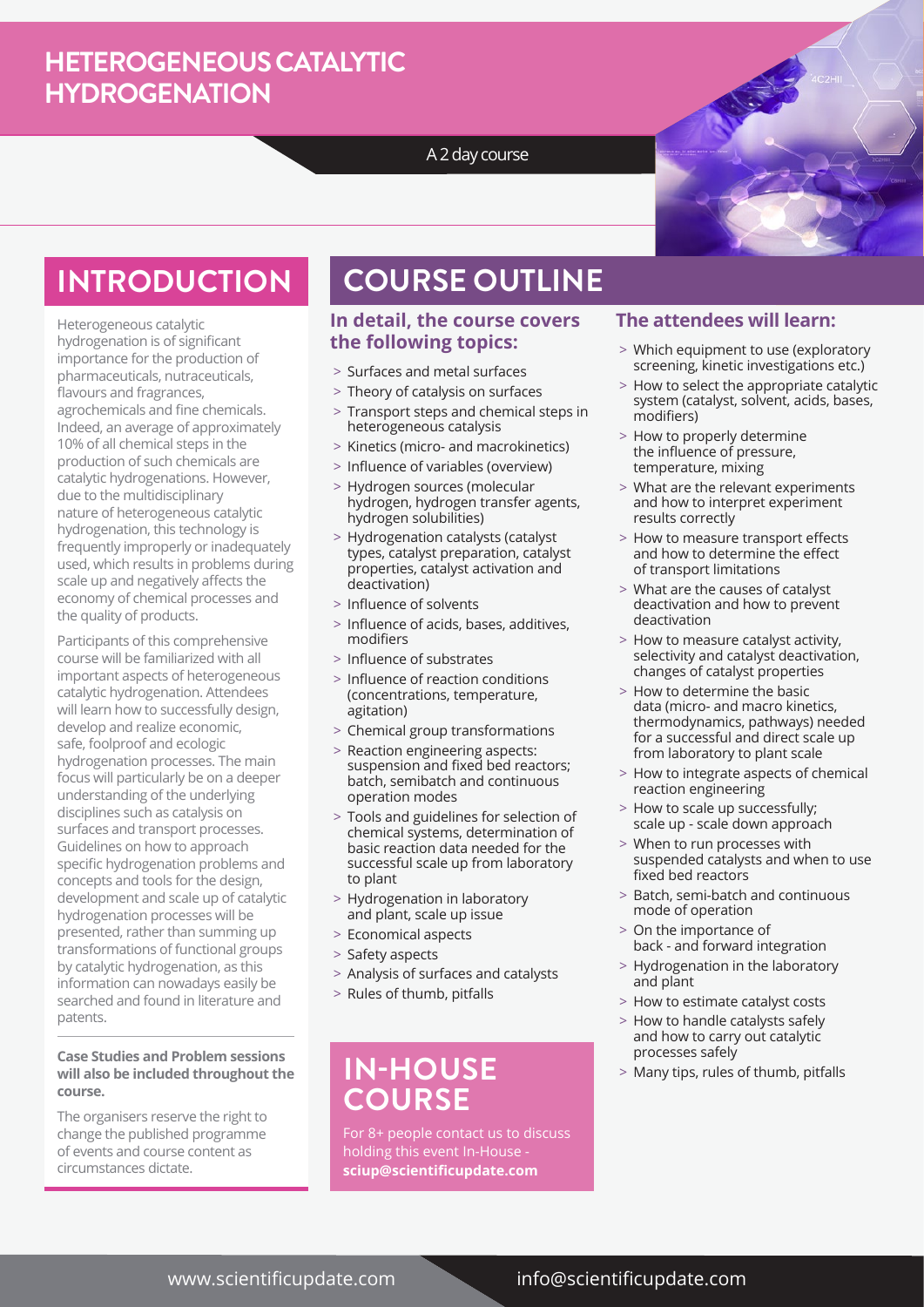

**Registration** 8.30 **Course commences** 9.00 Day 1 **Course adjourns 4.00 on Day 2 Course fees include a comprehensive course manual, refreshments throughout each day, lunches and one course dinner on the first evening**

#### For all prices and dates please refer to our website

## **COURSE TUTORS**

#### **Dr Felix Roessler**

Felix Roessler studied chemistry at the University of Zürich (UZH), Switzerland. After obtaining his PhD at UZH, he moved to Cambridge (GB) to work on organosilicon chemistry with Ian Fleming. He started his industrial career with Roche in Basel in 1980, first with central research where his focus was heterogeneous catalysis for the production of pharmaceuticals and fine chemicals and where he invented and developed an inhouse high throughput screening system, particularly for investigating chemical reactions under elevated pressure/temperature conditions on a small scale, 10 years ahead of the emergence of commercially available systems. Next step was process research and development within the Roche's pharma division, supporting medicinal chemistry, development and production regarding heterogeneous catalytic reactions. In 2000 Felix joined the vitamins division of Roche, where he initiated, developed and introduced highly economic and ecologic heterogeneous catalytic processes for the production of nutraceuticals. Along with the take over of Roche vitamins by DSM in 2004, Felix worked as catalysis expert for



DSM where he supported catalysis for the nutraceutical, pharma and base chemical divisions.

Felix was honoured twice with the Sandmeyer award in 1997 and 2008, granted by the Swiss Chemical Society. He is author of 18 publications, co-author of monographs and holds 4 patents.

Since his retirement in 2007, Felix is active as independent consultant for all aspects of heterogeneous catalytic processes, from consulting regarding selection of the proper equipment, consulting regarding the selection of appropriate chemical systems and determination of basic reaction data, trouble shooting along with production processes, analysis of production processes regarding potential for improvements, to consulting and coaching R&D-chemists in the development of highly economic processes and successful scale up directly from laboratory to plant.

## **CONSULTANCY SOLUTIONS**

#### **OUR EXPERTISE**

We are specialists in Industrial Organic Chemistry, solving problems and managing projects in Process Research and Development covering the following industries:

- **> Pharmaceuticals**
- **> Fine Chemicals**
- **> Agrochemicals**
- **> Flavour & Fragrance**
- **> Specialty Chemicals**

#### **OUR TEAM**

You will be assigned one leading consultant but you will benefit from our team with over 100 years collective industrial experience.



#### **OUR APPROACH**

We will sign a CDA and discuss your project by telecom or webinar to assess what benefits we can offer. This initial consultation (up to 4 hours) is free of charge. After which we will offer a detailed proposal with the service we can provide tailored to your individual requirements.



# **REGISTRATION**

### Use our **fast online booking**

#### **system by visiting**

#### **www.scientificupdate.com**

Alternatively you can mail or fax the attached registration form to: Scientific Update Maycroft Place, Stone Cross, Mayfield, East Sussex, TN20 6EW, UK Fax Number +44 1435 872734

#### **How to Pay**

When you register online, you can have the option to pay via credit card (Amex, MasterCard or Visa). A receipted invoice will be automatically generated once paid and sent via email. Should your company wish to pay by cheque or bank transfer, on booking, bank details will be supplied with an invoice.

#### **Group Discounts**

Group discounts are available on two or more attendees - see registration form. This offer only applies if bookings are made simultaneously and from the same billing address.

**Confirmation of your registration**  These will be sent via email.

#### **Late Applications**

For late applications, please register online or fax the completed registration form, including credit card payment information.

#### **Cancellations/Refunds**

Should you be unable to attend and cancel in writing no later than 1 month before the start of the course, Scientific Update will refund your registration less £300.00 (or equivalent in €/\$) processing fee. Unfortunately refunds are not possible after that date. Substitutions can be made at any time.

**DON'T MISS OUT - REGISTER TODAY**

#### www.scientificupdate.com info@scientificupdate.com